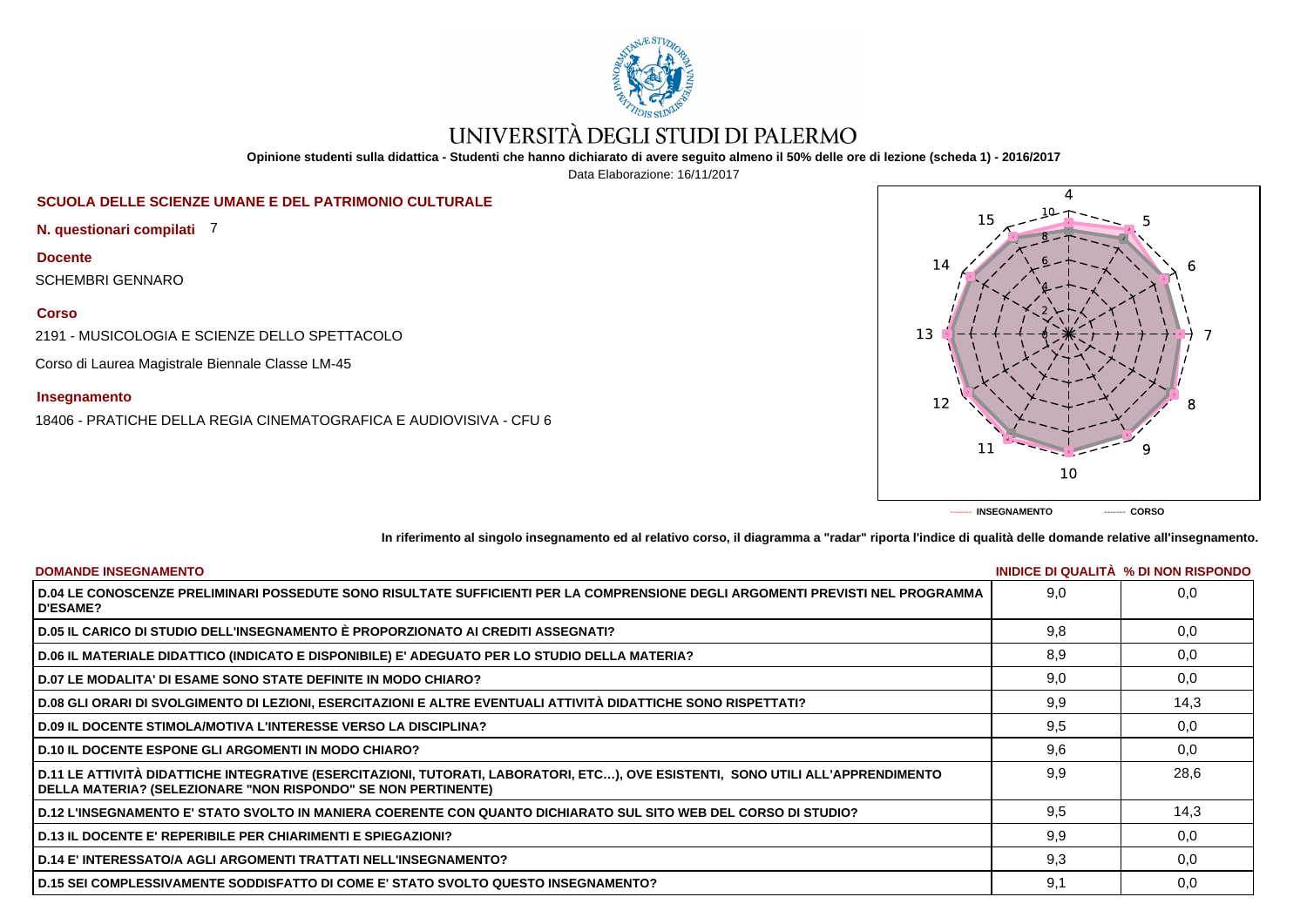#### **INFO STUDENTE E SUGGERIMENTI**

|                                                                                                       | 1° IN CORSO                     |                                          | 2° IN CORSO                                | 3° IN CORSO                        | 4° IN CORSO                 | 5° IN CORSO                              |                    | 6° IN CORSO                               | <b>FUORI CORSO</b> |
|-------------------------------------------------------------------------------------------------------|---------------------------------|------------------------------------------|--------------------------------------------|------------------------------------|-----------------------------|------------------------------------------|--------------------|-------------------------------------------|--------------------|
| <b>D.01 ANNO DI CORSO</b>                                                                             | 100,0                           |                                          | 0,0                                        | 0,0                                | 0,0                         | 0,0                                      |                    | 0,0                                       | 0,0                |
|                                                                                                       | <b>LICEO</b><br><b>CLASSICO</b> | <b>LICEO SOCIO-</b><br><b>PEDAGOGICO</b> | <b>IST. TECNICO</b><br><b>PER GEOMETRI</b> | <b>LICEO</b><br><b>SCIENTIFICO</b> | <b>IST. TECNICO</b>         | IST.<br><b>COMMERCIALE PROFESSIONALE</b> | <b>ALTRI LICEI</b> | <b>IST. TECNICO</b><br><b>INDUSTRIALE</b> | <b>ALTRO</b>       |
| <b>D.01 SCUOLA SECONDARIA DI</b><br><b>PROVENIENZA</b>                                                | 42,9                            | 0,0                                      | 0,0                                        | 28,6                               | 28,6                        | 0,0                                      | 0,0                | 0,0                                       | 0,0                |
|                                                                                                       |                                 | <b>IN SEDE</b>                           |                                            |                                    | <b>FUORI SEDE PENDOLARE</b> |                                          |                    | <b>FUORI SEDE STANZIALE</b>               |                    |
| <b>D.02 RESIDENZA</b>                                                                                 |                                 | 57,1                                     |                                            |                                    | 42,9                        |                                          |                    | 0,0                                       |                    |
|                                                                                                       | $0 - 30$                        | $31 - 60$                                | 61-90                                      | 91-120                             | 121-150                     | 151-180<br>181-210                       | 211-240            | 241-270                                   | 271-300            |
| <b>D.03 NUMERO TOTALE DI CREDITI</b><br><b>ACQUISITI ALLA DATA DELLA</b><br><b>RILEVAZIONE</b>        | 57,1                            | 42,9                                     | 0,0                                        | 0,0                                | 0,0                         | 0,0<br>0,0                               | 0,0                | 0,0                                       | 0,0                |
|                                                                                                       |                                 | SI                                       |                                            |                                    | <b>NO</b>                   |                                          |                    | <b>NON RISPONDO</b>                       |                    |
| <b>D.16 SUGGERISCI DI ALLEGGERIRE IL</b><br><b>CARICO DIDATTICO COMPLESSIVO</b>                       |                                 | 0,0                                      |                                            |                                    | 100,0                       |                                          |                    | 0,0                                       |                    |
|                                                                                                       |                                 | <b>SI</b>                                |                                            |                                    | <b>NO</b>                   |                                          |                    | <b>NON RISPONDO</b>                       |                    |
| <b>D.17 SUGGERISCI DI AUMENTARE</b><br>L'ATTIVITA' DI SUPPORTO DIDATTICO                              |                                 | 0,0                                      |                                            |                                    | 85,7                        |                                          |                    | 14,3                                      |                    |
|                                                                                                       |                                 | SI                                       |                                            |                                    | <b>NO</b>                   |                                          |                    | <b>NON RISPONDO</b>                       |                    |
| <b>D.18 SUGGERISCI DI FORNIRE PIU'</b><br><b>CONOSCENZE DI BASE</b>                                   |                                 | 57,1                                     |                                            |                                    | 42,9                        |                                          |                    | 0,0                                       |                    |
|                                                                                                       |                                 | SI                                       |                                            |                                    | <b>NO</b>                   |                                          |                    | <b>NON RISPONDO</b>                       |                    |
| <b>D.19 SUGGERISCI DI ELIMINARE DAL</b><br>PROGRAMMA ARGOMENTI GIA'<br>TRATTATI IN ALTRI INSEGNAMENTI |                                 | 14,3                                     |                                            |                                    | 57,1                        |                                          |                    | 28,6                                      |                    |
|                                                                                                       |                                 | SI                                       |                                            |                                    | <b>NO</b>                   |                                          |                    | <b>NON RISPONDO</b>                       |                    |
| <b>D.20 SUGGERISCI DI MIGLIORARE IL</b><br><b>COORDINAMENTO CON ALTRI</b><br><b>INSEGNAMENTI</b>      |                                 | 28,6                                     |                                            |                                    | 57,1                        |                                          |                    | 14,3                                      |                    |
|                                                                                                       |                                 | SI                                       |                                            |                                    | <b>NO</b>                   |                                          |                    | <b>NON RISPONDO</b>                       |                    |
| <b>D.21 SUGGERISCI DI MIGLIORARE LA</b><br><b>QUALITA' DEL MATERIALE DIDATTICO</b>                    |                                 | 42,9                                     |                                            |                                    | 57,1                        |                                          |                    | 0,0                                       |                    |